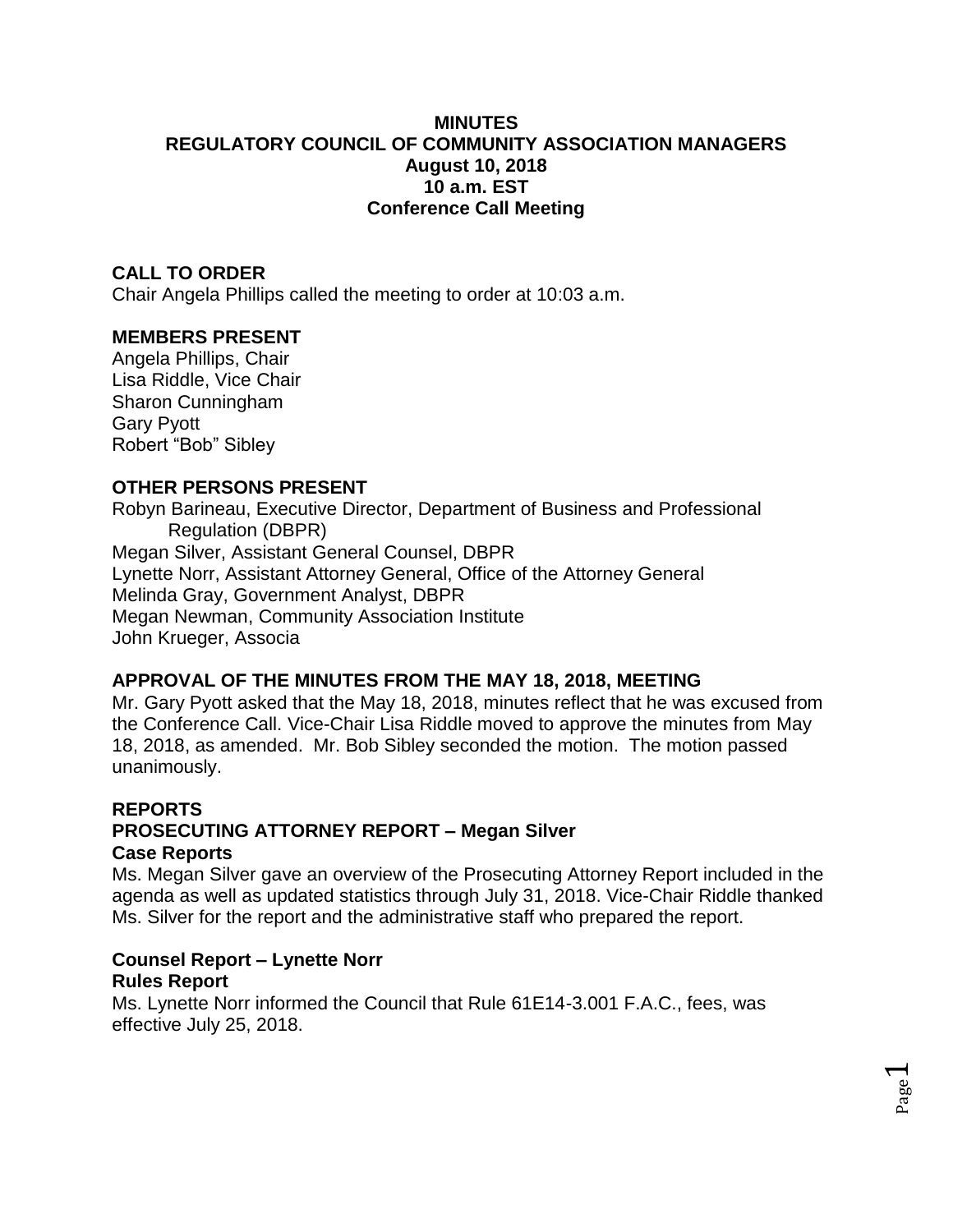### **Sexual Harassment**

At the May 18, 2018, conference call meeting, Mr. Sibley asked Ms. Norr to research the Council's laws and rules to determine if the Council could address sexual harassment through some way.

Ms. Norr informed the Council that based upon her research with other attorneys in her office, the Council may indicate their position on sexual harassment in their minutes, which will stand as a public record, they may post a statement in their newsletter, they may include a newsflash or blog on the Department's website, they may work with a professional association to address sexual harassment through their organization, or they may require sexual harassment training as part of their general continuing education requirements.

Mr. Sibley suggested that a survey be conducted through a professional association to ask their members how sexual harassment should be addressed by the Council. He stated that since this topic is a national issue, the Council should be responsive and address the matter. He suggested amending the Standards of Professional Conduct, Rule 61E14-2.001, F.A.C., to include sexual harassment violations. Ms. Norr indicated that her counterparts agreed sexual harassment violations should not be included in the Standards of Professional Conduct rule.

Mr. Pyott mentioned that as both a prelicensure education provider and a continuing education provider, he routinely offers sexual harassment training as part of his courses in the human relations portion. He indicated that he believes other providers do the same.

Chair Phillips stated that she supports prelicensure education providers and continuing education providers offering sexual harassment training as a part of their courses. She also supports having professional associations make a statement relating to the Council's position against sexual harassment, or offering seminars or workshops related to the topic.

Vice-Chair Lisa Riddle, Ms. Sharon Cunningham, and Mr. Pyott agreed that there are existing measures in place addressing sexual harassment through education courses offered by prelicensure education providers and continuing education providers.

The Council agreed to take no further action. Mr. Sibley indicated that he intends on discussing this topic again at a future meeting.

#### **EXECUTIVE DIRECTOR – Robyn Barineau Financial Report**

Ms. Barineau informed the Council that as of March 31, 2018, their operating account balance was (\$738k) and their unlicensed activity account balance was \$201k.